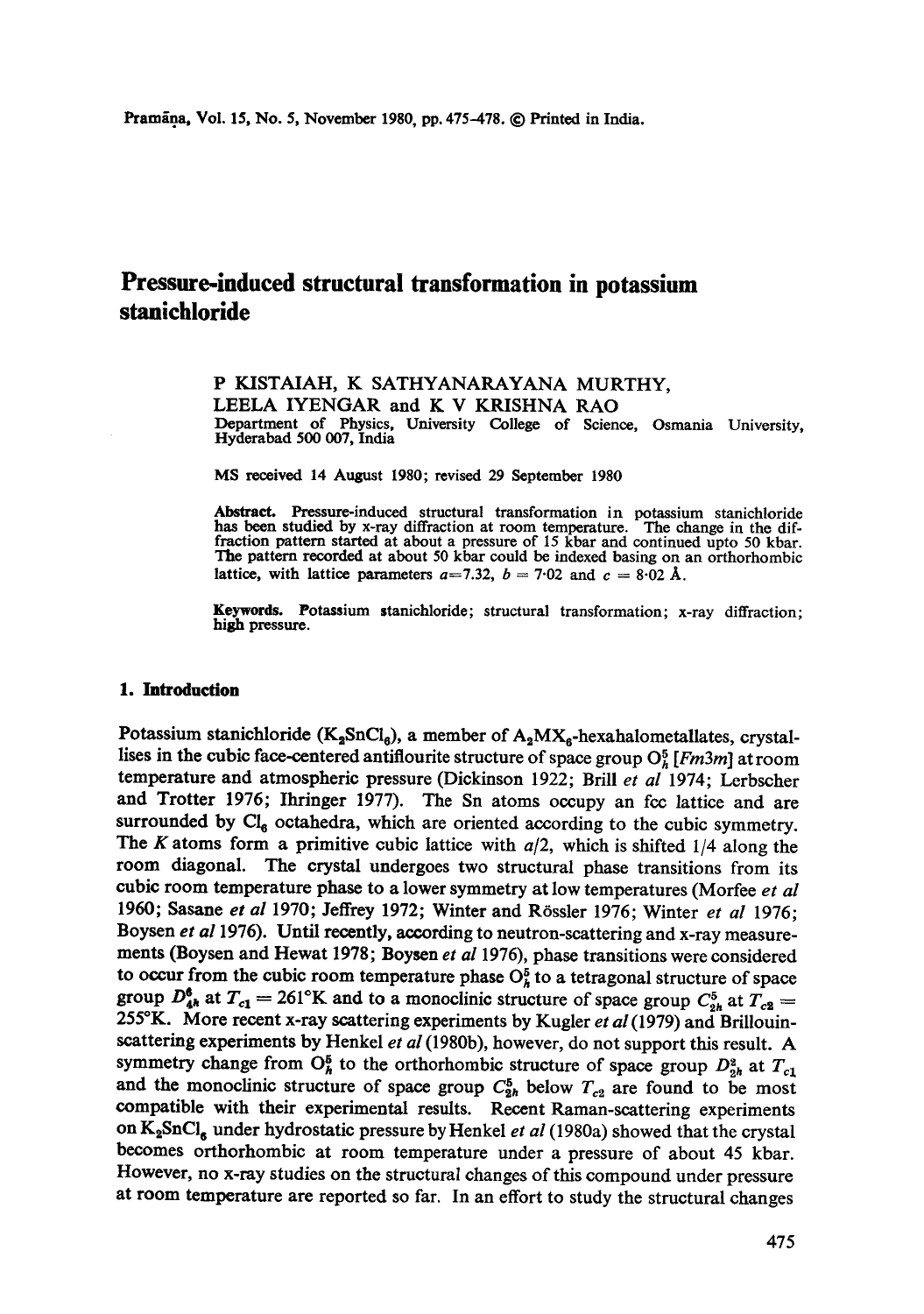that occur under pressure, *in situ* x-ray diffraction studies were carried out. This paper presents the details of the transition.

## **2. Experimental procedure**

 $K_2$ SnCl<sub>6</sub> single crystals were grown from aqueous solution by conventional methods. The high purity (99.99%) powder samples used for the single crystal growth of K<sub>2</sub>SnCl<sub>6</sub> were kindly supplied by Dr. Henkel of Institut für Experimental Physik VI, Bochum, FRG. The lattice parameter of this compound determined from a Debye-Scherrer powder photograph at room temperature  $(a=10.002+0.002 \text{ Å})$  is comparaable to the value reported by the NBS circular (Anon 1956) (10.002 A). Lerbscher and Trotter (1976) (9.990Å) and Regelsberger and Pelzl (1979) (10.000 Å) at room temperature.

The x-ray diffraction data of  $K_2$ SnCl<sub>6</sub> at room temperature and at different pressures were obtained using a diamond anvil apparatus (XKB- 100) supplied by the Materials Research Corporation (USA). In this camera, the pressure is generated between the opposed diamond anvils, and the load is applied by pneumatic loading cell. To facilitate measurements of diffraction angle, a two-film cassette (Singh 1972) was used to record the diffraction patterns.  $MoK_a$  radiation with  $Zr$ filter was used from a normal focus x-ray tube. Two pressure runs were recorded, one with the pressure standard and one without the pressure standard. Silver was used as the internal standard and was mixed in different proportions with the sample until it gave diffraction patterns of both the sample and silver. The exposure times range from 100 to 200 hr. The details of the experimental set-up and the method of estimating the true pressures on the sample were described in an earlier paper (Ranga Prasad *et al* 1979).

## **3. Results and discussion**

At an ambient pressure the reflections 111,200, 222, 400, 422, 511 and 531 could be recorded very dearly. As the pressure was increased the onset of the transition was evidenced in the diffraction data by a gradual blurring of 222, 400, 422 and 511 reflections coupled with slight displacement of some reflections from their correct cubic positions. Further the intensity of the reflections 111 and 200 gradually decreased with increasing pressure. The blurring of some reflections and the decrease in the intensity of the 111 and 200 reflections could be seen in the pattern recorded at about a pressure of 15 kbar. The pattern obtained at about a pressure of 50 kbar is completely different from that of the ambient pressure. The reflections 111 and 200 diminished very much in intensity. They could be hardly seen in the pattern obtained at about 50 kbar. The new phase was considered to be similar to the low temperature phase (Kugler *et al* 1979; Henkel *et a11980b)* and the new phase indexed on this assumption with lattice constants  $a=7.32$ ,  $b=7.02$  and  $c=8.02$  Å is in fair agreement with the predictions of the low temperature phase. The reflections 022, 301 and 004 (indexed in the new phase) could be recorded very clearly. Still some faint lines of cubic phase are seen in the pattern recorded at 50 kbar. The observed  $d$ -spacings and intensities along with the calculated values of the new phase (orthorhombic) are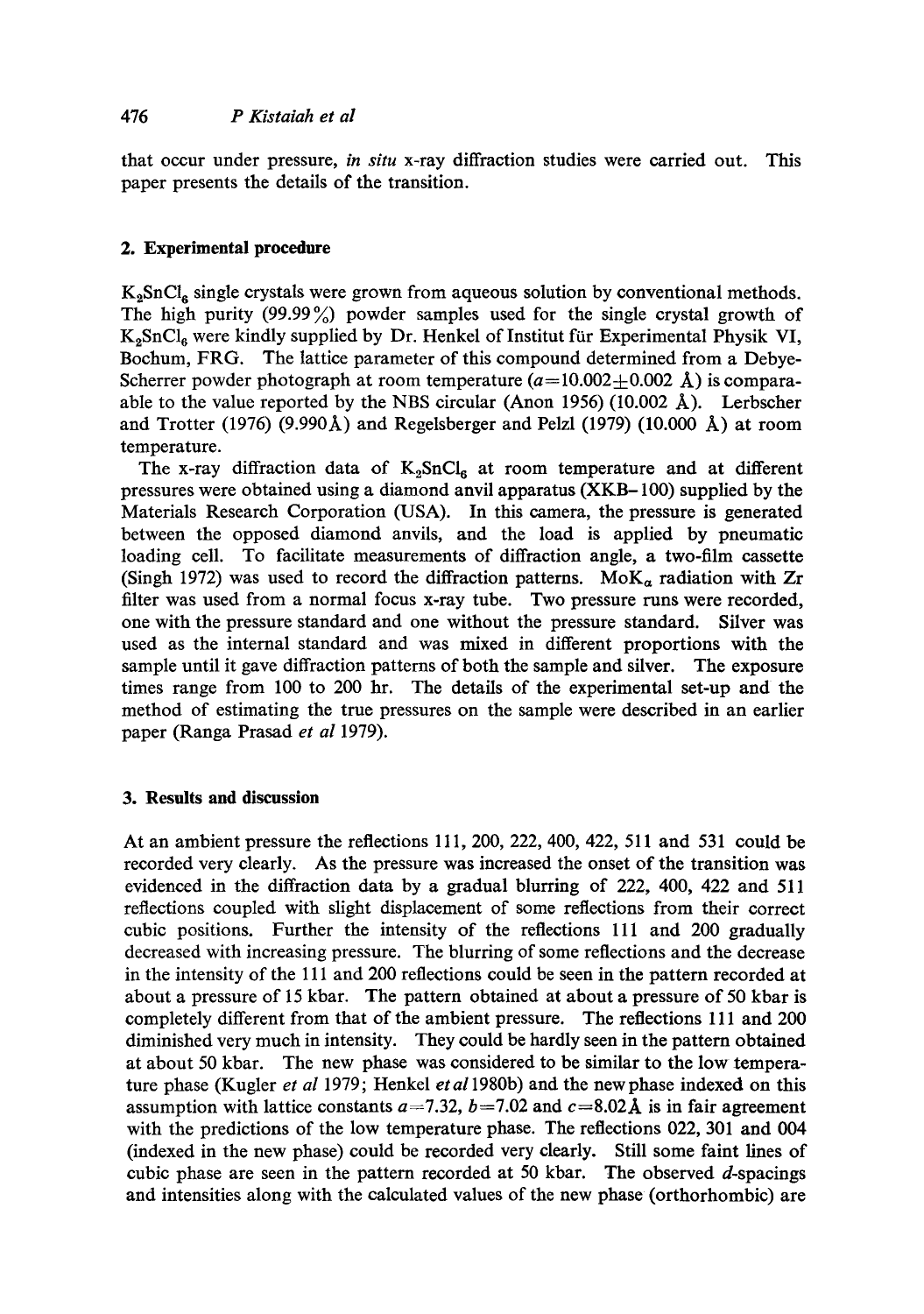| $I_{\sf obs} \dagger$ | $hkl^*$ | $d_{\rm cal}^*$ (Å) |  |
|-----------------------|---------|---------------------|--|
| ms                    | 022     | 2.64                |  |
| s                     | 301     | 2.33                |  |
| s                     | 004     | 2.01                |  |
| m                     | 431     | 1.42                |  |
| m                     | 350     | $1 - 22$            |  |
|                       |         |                     |  |

Table 1. Interplanar distances of orthorhombic phase of  $K_2SnCl_6$ .

 $t_{obs}$  are the visual estimated intensities.

\* Indexing is made assuming an orthorhombic lattice with the lattice parameters  $a = 7.32$ ,  $b=7.02$  and  $c=8.02$  Å and  $d_{\text{cal}}$  are the d-spacings calculated from these lattice parameters.

listed in table 1 for comparison. We could not determine the compressibilities of this compound above and below the transition. This is because the transition starts at a pressure which is slightly above the minimum pressure (about 7 kbar) that could be obtained with the set-up and in the new phase only three reflections have appreciable intensity. Further the transition is sluggish and it is not possible to separate the cubic and orthorhombic reflections in the intermediate pressures, where the two phases coexisted to calculate the volume at different pressures. The limited number of reflections in the new phase hampers conventional structural analysis. Hence it has not been possible to determine the orthorhombic space group with the few reflections available. Though a large discontinuity in the volume of the unit cell is found at the transition, it could not be decided unambiguously that the transition is of the first order. The reasons for this are that the change of the lattice parameter of the cubic phase could not be studied below 10 kbar and the lattice parameters of the new phase were calculated from a diffraction pattern which was not recorded in the vicinity of the transition but at a higher pressure.

The above information on the high pressure behaviour of  $K_2SnCl_6$  does not allow us a very detailed discussion of the phase transformation. However, from the Brillouin scattering study of Henkel *et al* (1980b) on this compound it was found that the effective elastic constant  $\frac{1}{2}$  (C<sub>11</sub>-C<sub>12</sub>) exhibits a pronounced softening as T<sub>c1</sub> is approached from the room temperature. This is similar to the behaviour in the case of nickel fluoride (Jorgensen *et al* 1978) in which a pressure-induced structural phase transition was reported by Jamieson and Wu (1977). If this is true the phase transformation in the case of potassium stanichloride may be a pressure-induced strain transition, as in the case of nickel fluoride (Jamieson and Wu 1977).

### **Acknowledgements**

The authors are indebted to Dr W Henkel and Prof. J Pelzl for supplying some results prior to publication and also for providing the powder sample of potassium stanichloride. They are also grateful to the University Grants Commission, New Delhi for financing a research scheme under which the study was carried out. One of the authors (PK) wishes to thank the CSIR, New Delhi for the award of a fellowship.